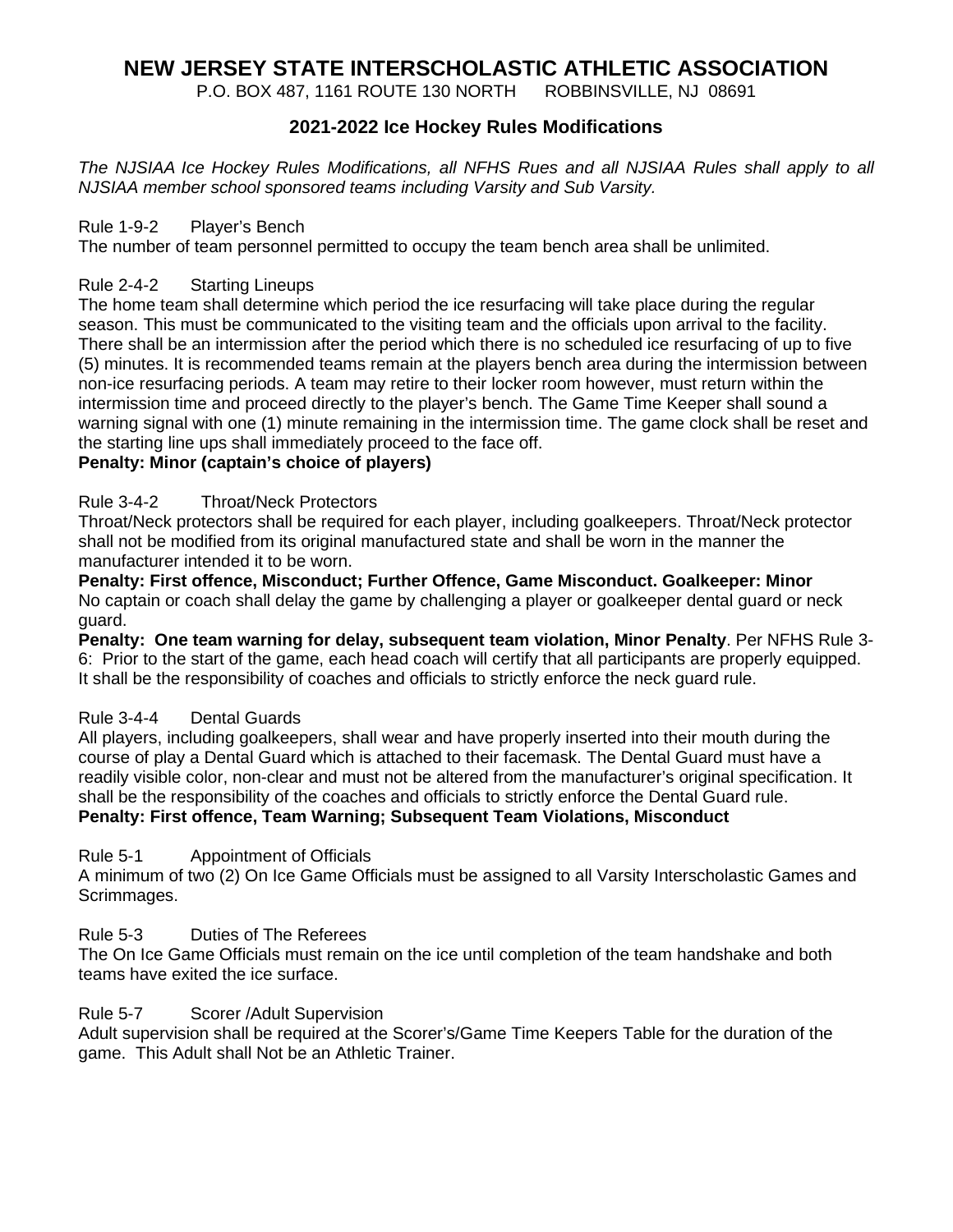# **NEW JERSEY STATE INTERSCHOLASTIC ATHLETIC ASSOCIATION**

P.O. BOX 487, 1161 ROUTE 130 NORTH ROBBINSVILLE, NJ 08691

#### **2021-2022 Ice Hockey Rules Modifications**

#### Rule 9-10 Start of Game and Periods/Pregame Warm-Up

For all Boys' Varsity regular season, League and Conference games, there shall be a warm-up period of eight (8) minutes. Ice resurfacing shall not be allowed between the pregame warm up and the first period. "Dirty ice" may be utilized for warm up however, the first period shall commence immediately after the conclusion of warm up.

#### **Penalty: Minor (captain's choice of players), the incident shall be reported to the NJSIAA office**

#### Rule 9-11 Tied Games – League and Non-League

There shall be no overtime periods except in league/conference playoffs, regular season tournaments or when playing out of state. For games that require a team to advance, a 15-minute overtime and shootout procedure must be used.

#### Rule 9-11 Tied Games – League/Conference Cup Final games

For League/Conference Cup Final games, the NJSIAA State Final Overtime Period Procedure shall be used; One fifteen-minute sudden victory overtime must be played. If the score is tied after the first overtime, a ten-minute rest period must take place. A seven and one-half minute sudden victory overtime period will be played. Each team shall be allowed a maximum of four players plus a goaltender, 4 vs. 4. If the score remains tied after the first seven and one-half minute, 4 vs. 4 overtime period, a ten-minute rest period must take place. The game shall continue with subsequent seven and one-half minute, 4 vs. 4 overtime periods and ten-minute rest periods until a goal is scored

#### Rule 9-11 Tied Games – NJSIAA State Tournament

For Preliminary Round games that require a team to advance, a 15-minute overtime and shootout procedure must be used.

For NJSIAA State Final games one fifteen-minute sudden victory overtime must be played. If the score is tied after the first overtime, a ten-minute rest period must take place. A seven and one-half minute sudden victory overtime period will be played. Each team shall be allowed a maximum of four players plus a goaltender, 4 vs. 4. If the score remains tied after the first seven and one-half minute, 4 vs. 4 overtime period, a ten-minute rest period must take place. The game shall continue with subsequent seven and one-half minute, 4 vs. 4 overtime periods and ten-minute rest periods until a goal is scored.

#### Rule 9-12-3 Time of Game

The game will be terminated after two periods or during the third period when a team leads the opposing team by 10 or more goals. The game shall end immediately and will be considered complete.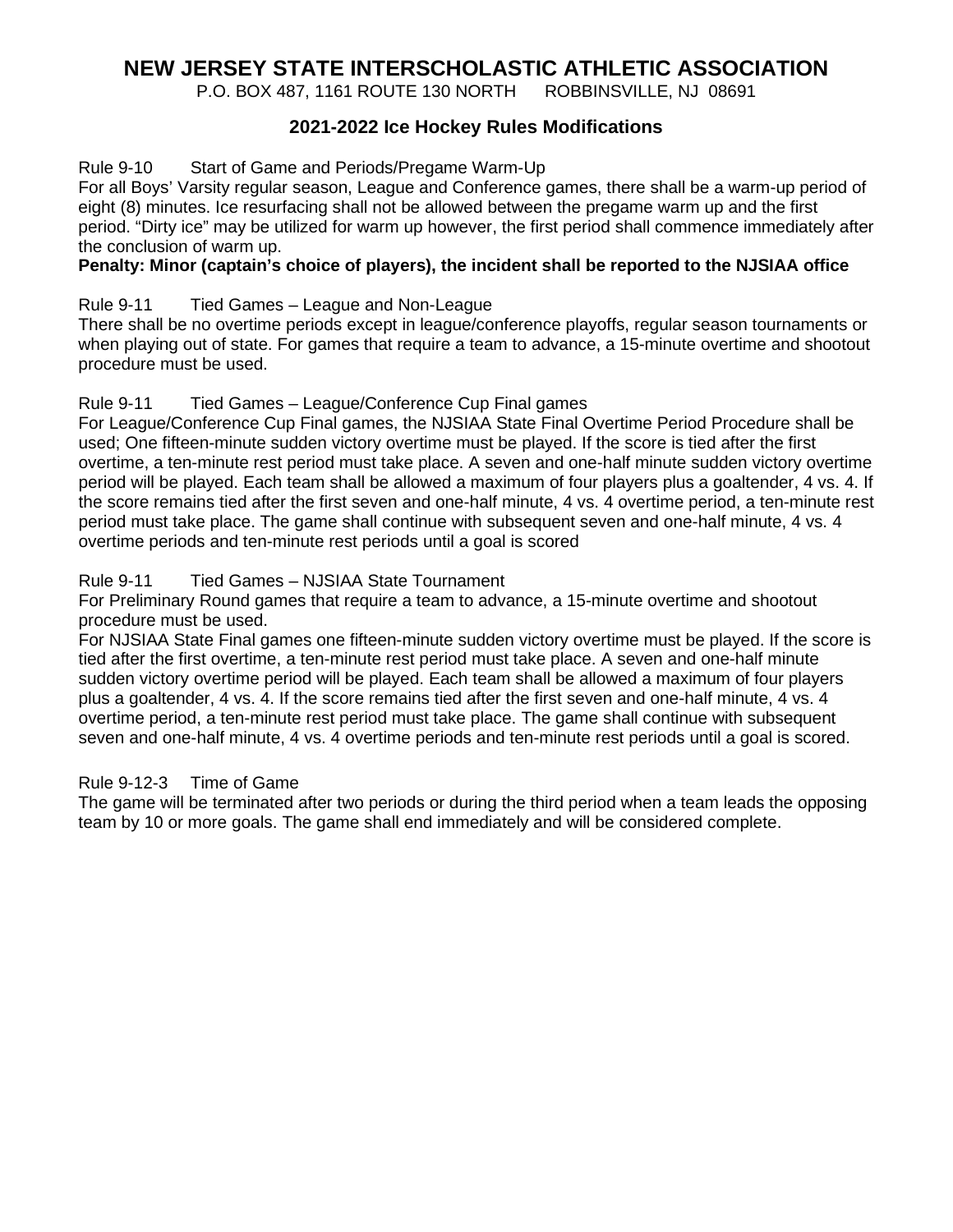# **NEW JERSEY STATE INTERSCHOLASTIC ATHLETIC ASSOCIATION**

P.O. BOX 487, 1161 ROUTE 130 NORTH ROBBINSVILLE, NJ 08691

**2021-2022 Ice Hockey Rules Modifications**

# **Overtime Period & Shoot-Out Procedure**

**There shall be a warm-up time of eight (8) minutes.**

**For all NJSIAA State Tournament games there shall be a mandatory ice resurface after the first period and between the end of regulation time and the start of the overtime period.**

For games that require teams to advance rounds (not championship):

- One (1) fifteen (15) minute sudden victory overtime must be played.
- **Teams shall change ends prior to the overtime period.**
- If game is tied after overtime, a shoot-out shall take place.
- A list of ten (10) players, in order, shall be given to the referee after the overtime.
- The choice to shoot first shall be determined by the higher seeded team.
- The first five (5) players from each team alternate attempts at a penalty shot.
- The team scoring the most goals, wins by a one goal differential.
- If score is tied after five (5) penalty shots, the second five (5) players attempt sudden victory penalty shots on a paired basis.
- If necessary, the original list of ten (10) players will begin again taking penalty shots until the tie is broken.
- **During the shoot-out, teams shall remain at their benches and defend their goal.**
- Penalized players, whose penalty does not expire by the end of the overtime, cannot shoot and shall be replaced prior to the start of the shoot-out.
- Any injured player, whose name is on the list of players to shoot, may be replaced prior to the start of the shoot-out.